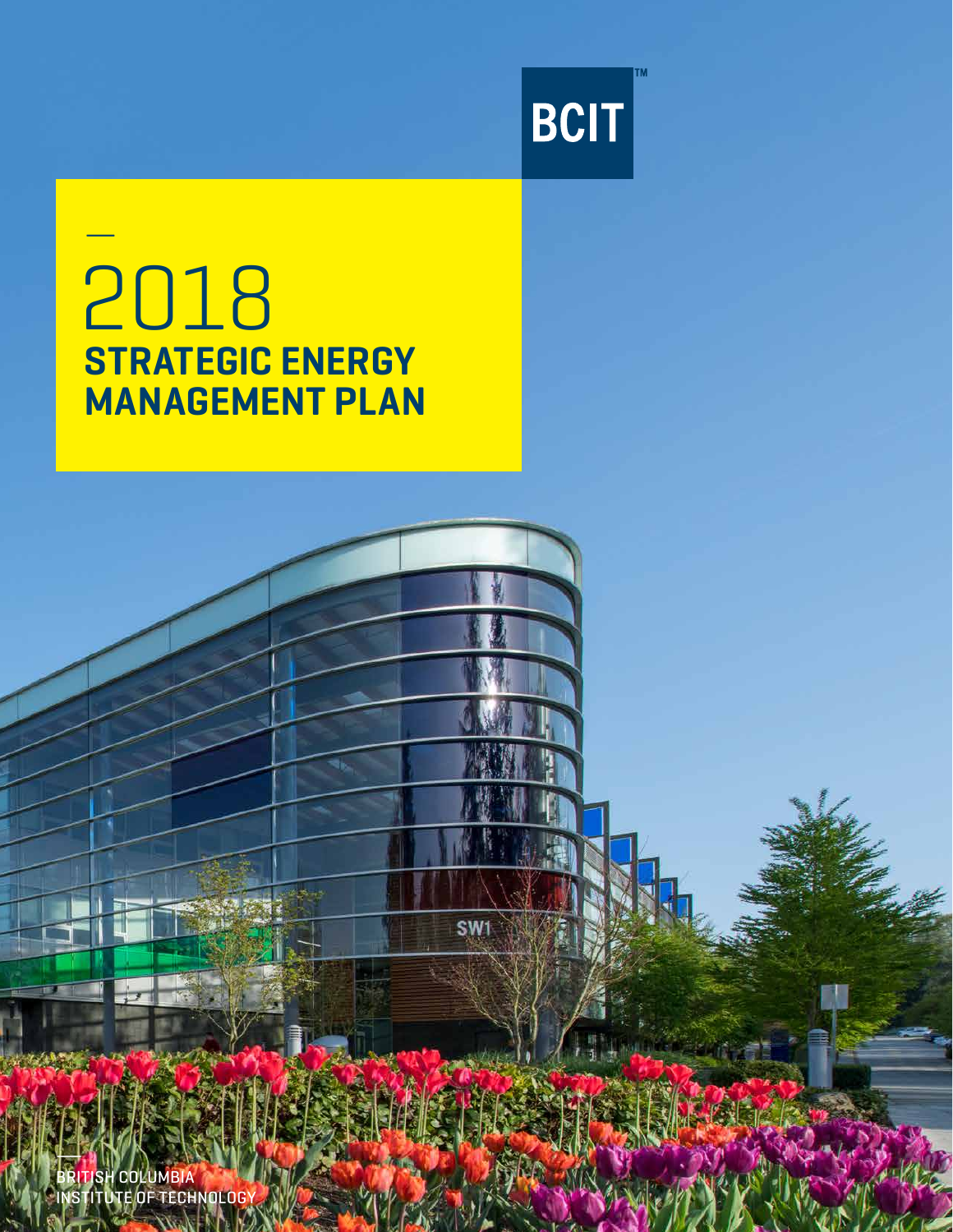## **INTRO**

Our commitment to sustainability encompasses advancing the state of practice through education and research, campus operations and planning, and employee and student stewardship programs.

With a strong history of projects to build on, the newly formed BCIT Energy Team has bold plans to reduce the Institute's greenhouse gas (GHG) emissions by one third over the next four years.

To reach that goal, our Energy Team partners with departments across the Institute to:

- improve efficiency through retrofit projects and upgrades of aging equipment
- move to decarbonized energy sources where possible
- provide real-time monitoring of energy use
- support electric fleet vehicles and charging infrastructure

Our work also facilitates the pursuit of two BCIT core sustainability goals, as listed in the Institute's Economic, Social, and Environmental Sustainability Policy 1010:

- Become greenhouse gas neutral
- Become a net energy producer

The BCIT Strategic Energy Management Plan (SEMP) is a roadmap to guide the Energy Team towards reaching these sustainability goals.

## WHERE ARE WE NOW?

As an Institute, we used approximately 84 million kWh of energy in 2017, and spent \$5 million in energy and emission costs. In relative terms, that is comparable to the energy used by 3,000 BC households.

### Past Energy Projects

Between 2013 and 2016, BCIT completed 13 energy studies that included the majority of our most energy-intensive buildings across our campuses. These studies helped us understand our energy and GHG emissions reduction potential and the feasibility of reaching a reduction target.

By the end of 2016, 22 energy conservation measures (ECMs) were completed in collaboration with departments across the Institute. Cumulatively, they resulted in the following savings:

| <b>ESTIMATED</b><br><b>ELECTRICITY SAVINGS</b> | <b>ESTIMATED NATURAL</b><br><b>GAS SAVINGS</b> | <b>ESTIMATED</b><br><b>GHG REDUCTION</b> | <b>ESTIMATED</b><br><b>COST SAVINGS</b> |
|------------------------------------------------|------------------------------------------------|------------------------------------------|-----------------------------------------|
| kWh/year                                       | GJ/vear                                        | Tonnes $CO_{2\text{eq}}$ /year           | \$/year                                 |
| 2,395,737                                      | 12.469                                         | 686                                      | \$366,212                               |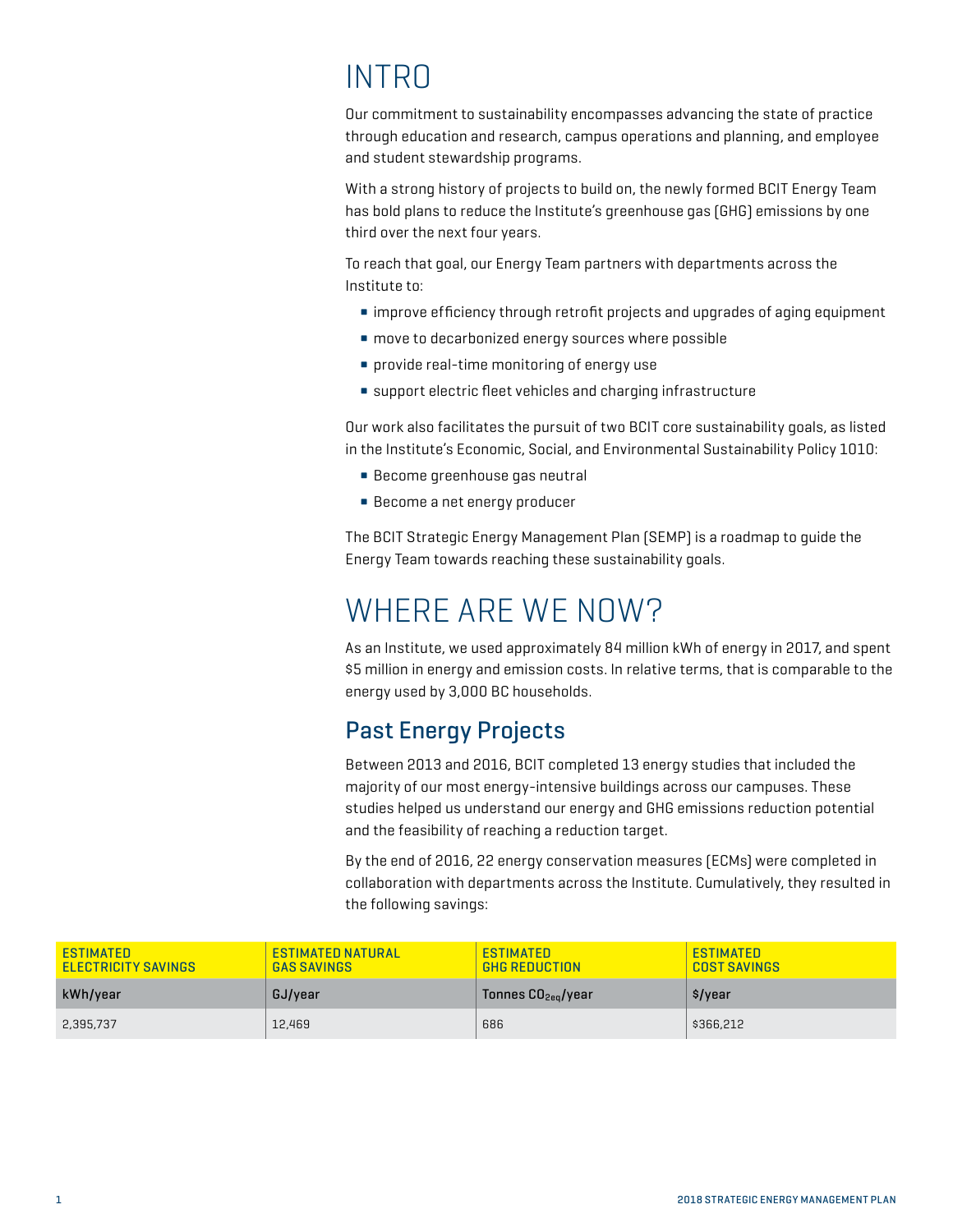

#### Implemented ECMs include:

- The most energy-intensive building at BCIT, the NE8 welding shop, was retrofitted with an on-demand ventilation system that saves over \$130,000 a year in energy costs.
- Phase 1 of the Waste-to-Energy project was completed, which will eventually produce renewable energy by converting wood waste from our carpentry shops to building heat.
- 250 kW of solar canopy—with 500 kWh of Lithium Ion battery storage and a series of electric vehicle charging stations—was installed at the Burnaby Campus.
- Thousands of LED light upgrades were completed across BCIT campuses.
- A solar hot water system was installed at the BCIT Marine Campus to heat water for the training pool.

Despite the implementation of these measures, overall energy consumption increased by 16 percent in 2017 over 2013 levels. Many factors we can and can't control contribute to our energy use, including:

- Weather (4 percent more heating degree days in 2017 than in 2013)
- More full-time equivalent students (4 percent increase)
- The new Annacis Island Campus (4 percent increase to overall energy use)
- Aging infrastructure
- Increased tenancy at the Aerospace Technology Campus

The graph below illustrates that pursuing absolute year-to-year energy savings requires consideration of evolving operational factors.

—— Left: A Burnaby Campus cafeteria retrofitted with LED light upgrades.

Right: The BCIT Marine Campus heats its training pool's water with a solar hot water system.

#### What are Heating Degree Days (HDD)?

HDD is a way of measuring the energy needed to heat buildings. Cooler years will have more HDDs than warmer years, and total annual HDD is generally proportional to the energy used to heat our campuses.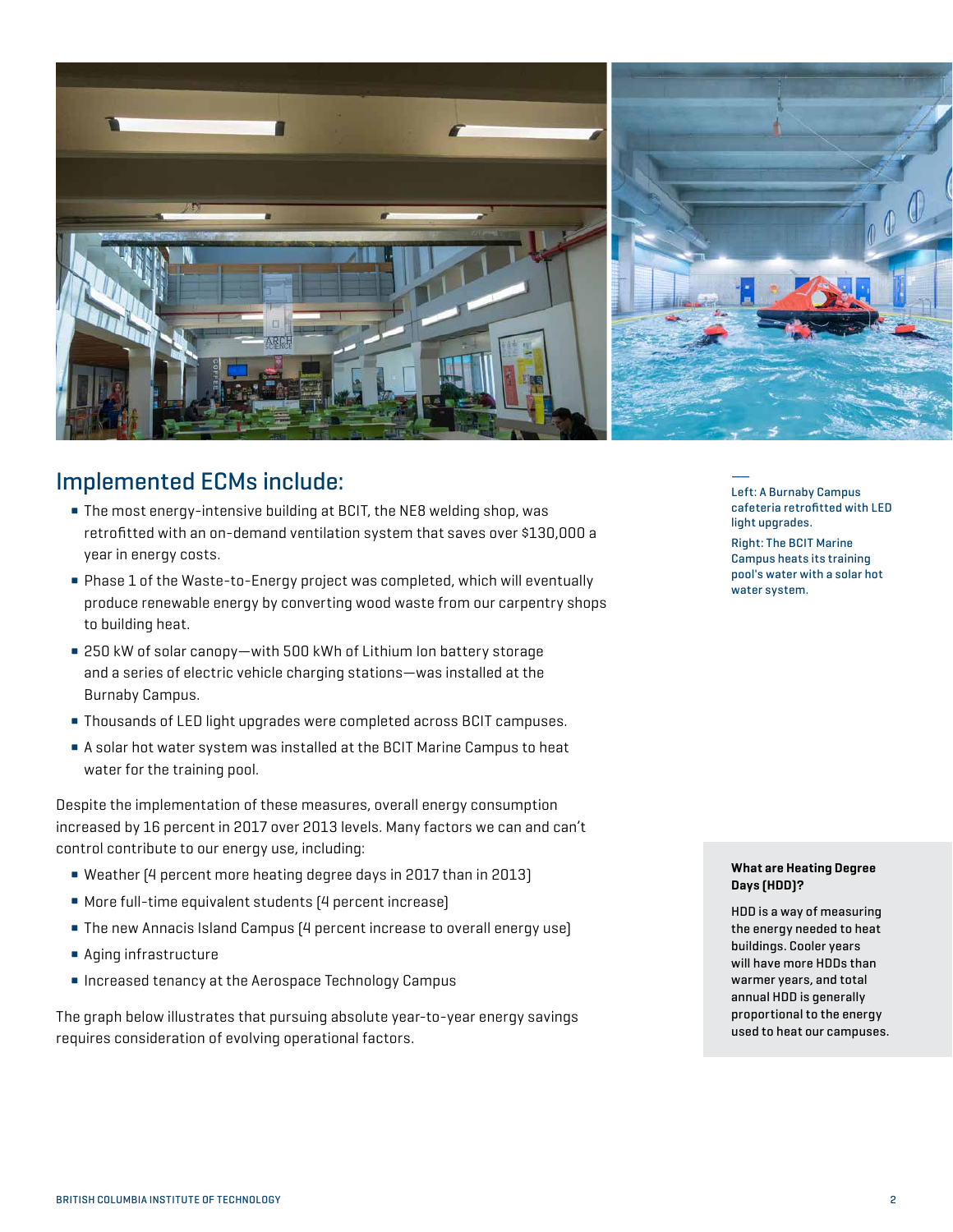It is important to note that if the ECMs mentioned above were not implemented (business as usual (BAU)), the increase of energy consumption would have been even greater (as represented by the yellow line in the Energy Annual Consumption chart).

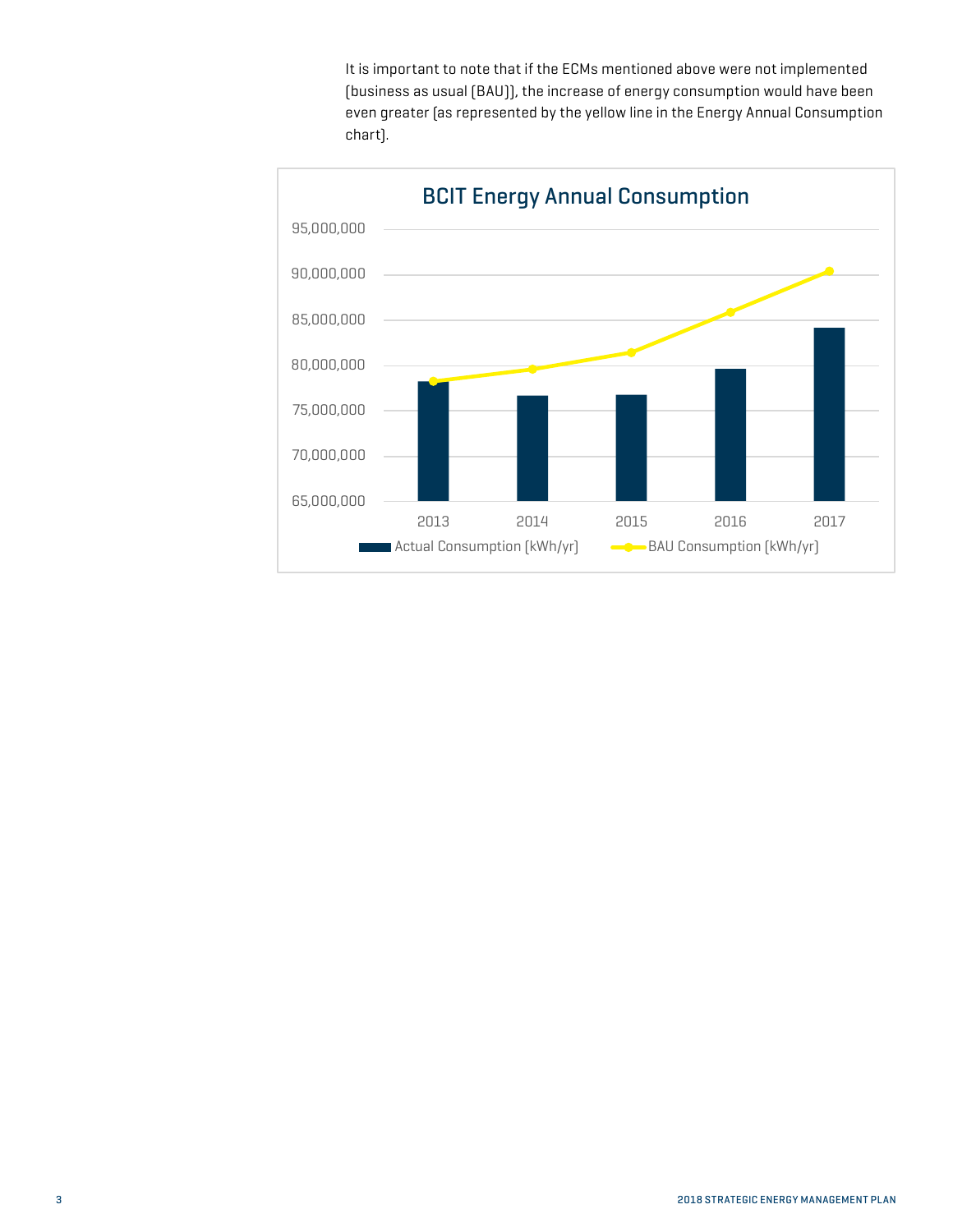

### **Historical Energy Use**

 $\frac{1}{2}$  consumption for each campus after 2011, and a small increase in 2015 due to the 2013 2014 2015 2016 2017 inclusion of the Annacis Island Campus. Electricity is used to keep our lights on, power our computers and phones, and cool our buildings in the summer. Below is the historical electricity consumption chart that shows relatively constant

—— The BCIT Burnaby Campus SW1 building uses a geoexchange system to provide heating and cooling.

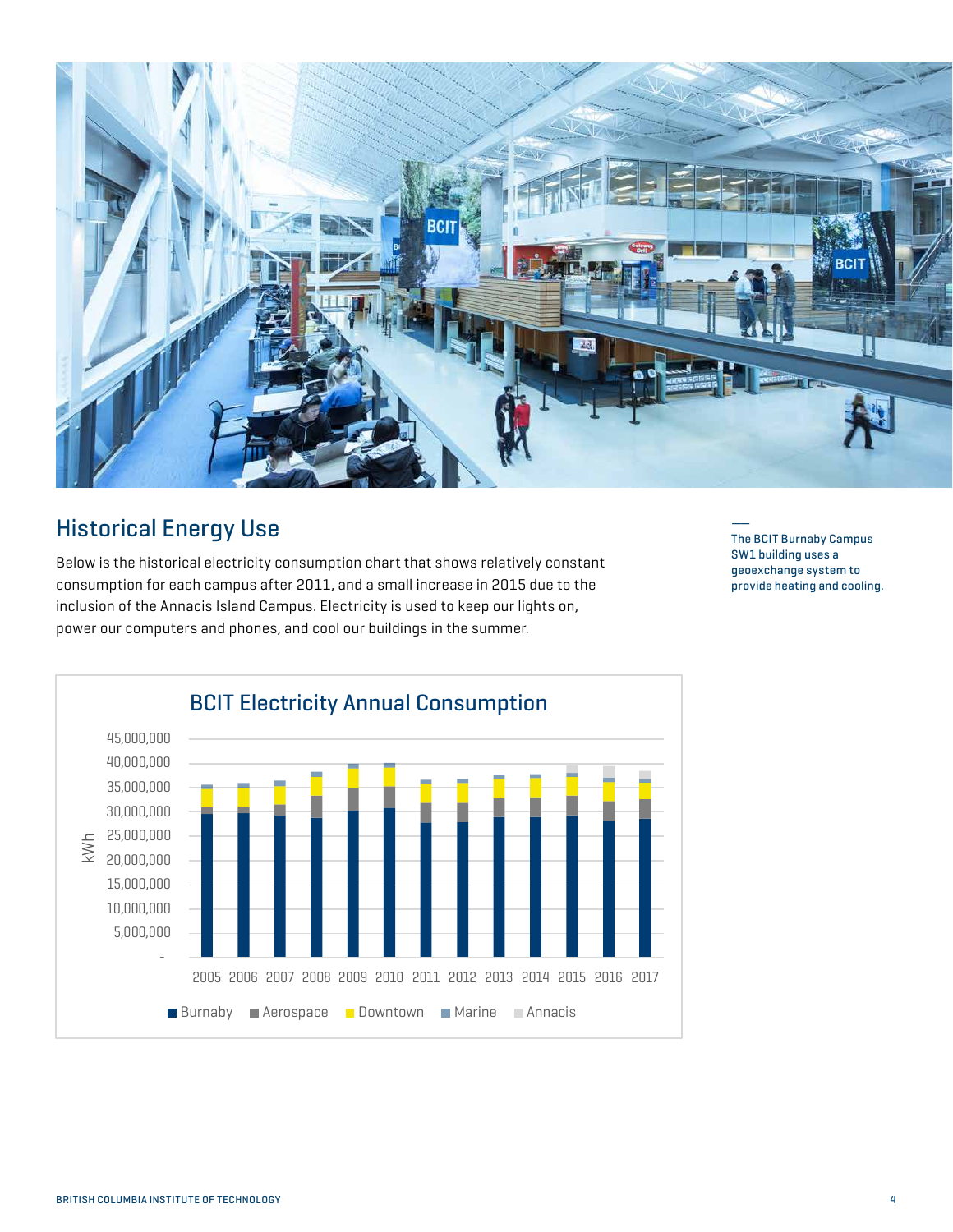There is a greater variability of natural gas than electricity consumption, mainly due to its relation to cold weather. As seen in the figure below, the consumption follows the annual heating degree days (HDD) trend. Natural gas is used to heat our buildings, cook food, and provide hot water. 2011 had a spike in natural gas use due to an underground heating water pipe leak from our district heating system.



## WHERE ARE WE GOING?

### 2023 GHG Emissions Reduction Goal

In 2017, BCIT committed to a goal of reducing Institute GHG emissions by 33 percent by 2023. This goal is based on total BCIT emissions in 2007 as a baseline, or 8,700 tonnes CO₂e. A 33 percent reduction would mean an annual GHG emission inventory of approximately 5,800 tonnes CO₂e.

Additionally, BCIT has several long-term goals related to energy and GHG emissions that guide policy and master plan development:

#### What is CO<sub>2</sub>e?

Carbon dioxide equivalent, or CO2e, is a way of measuring total GHG emissions. There are many different types of gases in addition to CO₂ that impact climate change (e.g., methane, nitrous oxides), each with its own global warming potential. CO₂e normalizes all these different GHG emissions into a common measurement unit.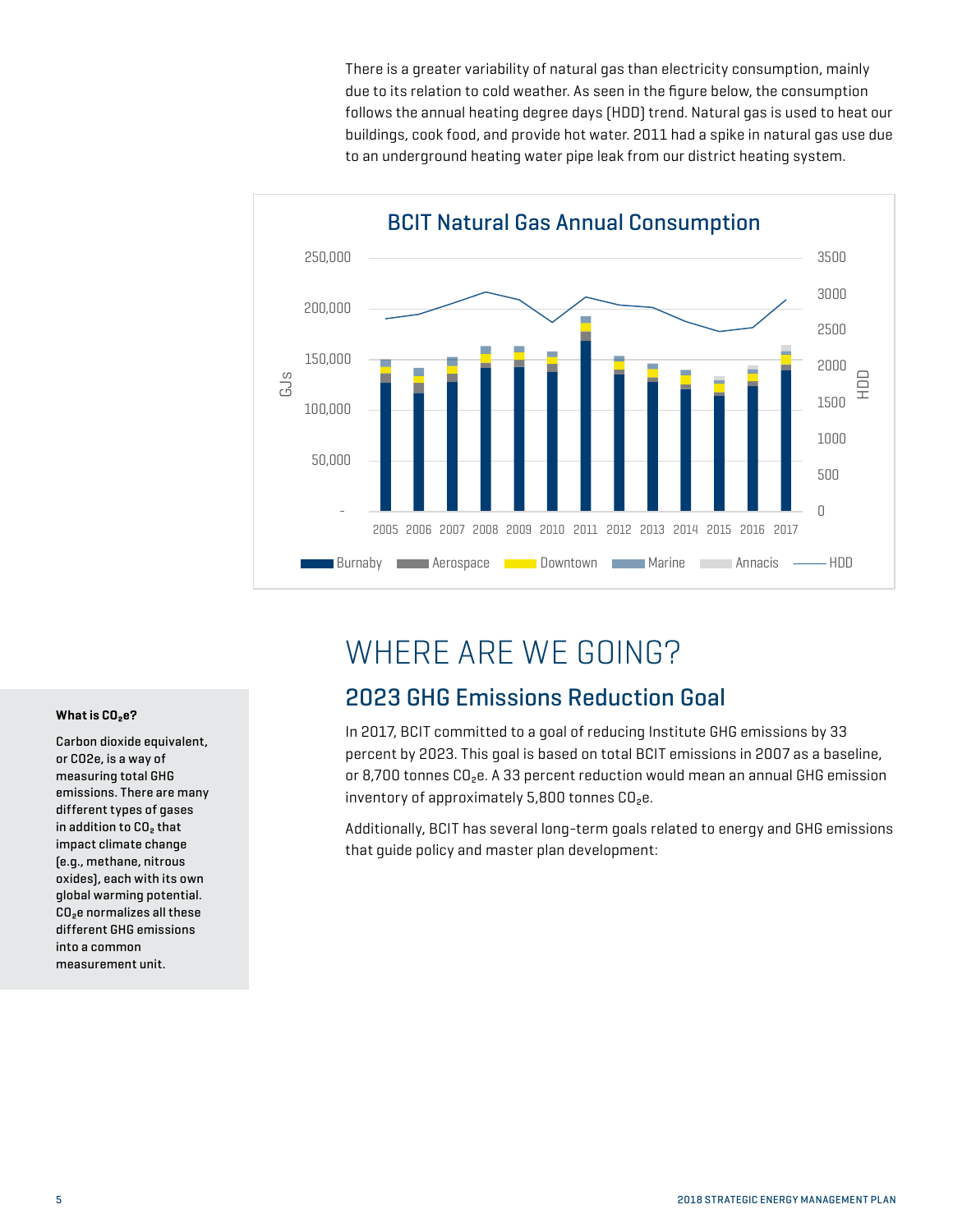

### Economic, Social, and Environmental Sustainability Policy 1010

[Policy 1010](https://www.bcit.ca/files/pdf/policies/1010.pdf) serves as an umbrella policy at BCIT to guide development and implementation of new policies and programs that will advance sustainability at BCIT. Within the policy, seven sustainability goals are defined. The policy states that all members of the BCIT community have responsibilities toward advancing the Institute's sustainability aspirations to become:

- 1. Greenhouse gas neutral (i.e., avoid, reduce, absorb, offset emissions)
- 2. A net energy producer (i.e., generate more energy on campus than we use)
- 3. A zero waste organization (i.e., rethink, reduce, reuse, recycle, and eliminate toxics)
- 4. Water balanced (i.e., staying within the capacity of natural hydrological flows)
- 5. Ecologically restored (i.e., restoration of campus ecosystems and native species)
- 6. Equitable and socially responsible
- 7. Accessible and safe to all students, faculty, employees, alumni, contractors, and visitors.

While the first and second goals in the list are most relevant to strategic energy management at BCIT, our Energy Team's work is also guided by the complete list of goals.

### Provincial Government Targets

In 2018, the [Greenhouse Gas Reduction Targets Act](https://www2.gov.bc.ca/gov/content/environment/climate-change/planning-and-action/legislation) was amended with the following target levels (relative to 2007 baseline):

- 1. 40 percent reduction by 2030
- 2. 60 percent reduction by 2040
- 3. 80 percent reduction by 2050

Accordingly, BCIT will continue to pursue GHG emission reductions beyond 2023 to ensure compliance with the Act as well as moving towards the aspirations of Policy 1010.

—— BCIT Electrical Foundation students install solar panels connected to the campus microgrid system.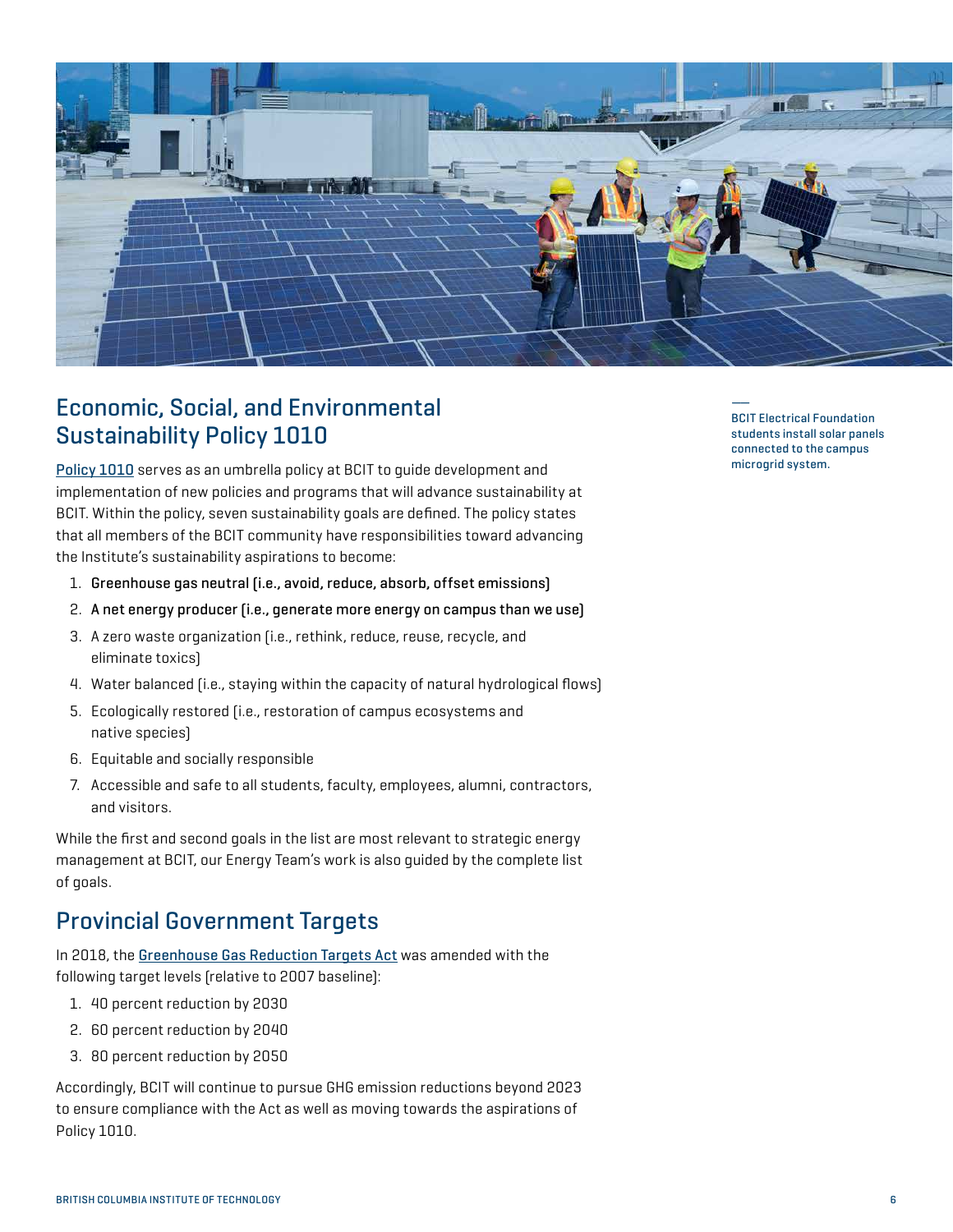## HOW WILL WE GET THERE?

Energy and GHG emissions go hand in hand, particularly at BCIT. Nearly all of the Institute's GHG emissions come from energy used for heating campus buildings, providing hot water, and cooking. As a result, our primary focus to reduce GHG emissions is in delivering these services more efficiently.

BCIT is fortunate to benefit from low-carbon electricity delivered by BC Hydro. Hence, on the electricity side, the Institute's strategy is twofold: improve the efficiency of electricity used on campus while also de-carbonizing services such as heating and hot water through targeted electrification projects.

As much of BCIT building stock and mechanical equipment is aging, opportunities to improve efficiency are plentiful. Prioritization of energy efficiency projects takes into account several factors, including:

- Finding win-win projects that save energy, while also improving stakeholder experience [e.g. occupant comfort, equipment reliability)
- Evaluating cost-effectiveness and magnitude of GHG emission reductions
- Addressing the least-efficient buildings where applicable
- Aligning with Campus Development plans

As shown in the treemap below, most of our GHG emission reductions toward our goal will come from HVAC optimization, followed closely by projects in the SE8 Central Heating Plant and the SE2 Biomass District Energy System. There is also still a significant portion (gray TBD box) that requires future identification of opportunities through studies and ideas generation. Note that our 33 percent reduction target is an absolute reduction number compared to 2007 levels. Accordingly, the Energy Team is aiming to surpass the 33 percent reduction target, not only to provide buffer for particularly cold HDD years, but also to account for emissions increases produced by new buildings and programs created on campus.



#### 2023 Greenhouse Gas Reduction Goal—How will we get there?